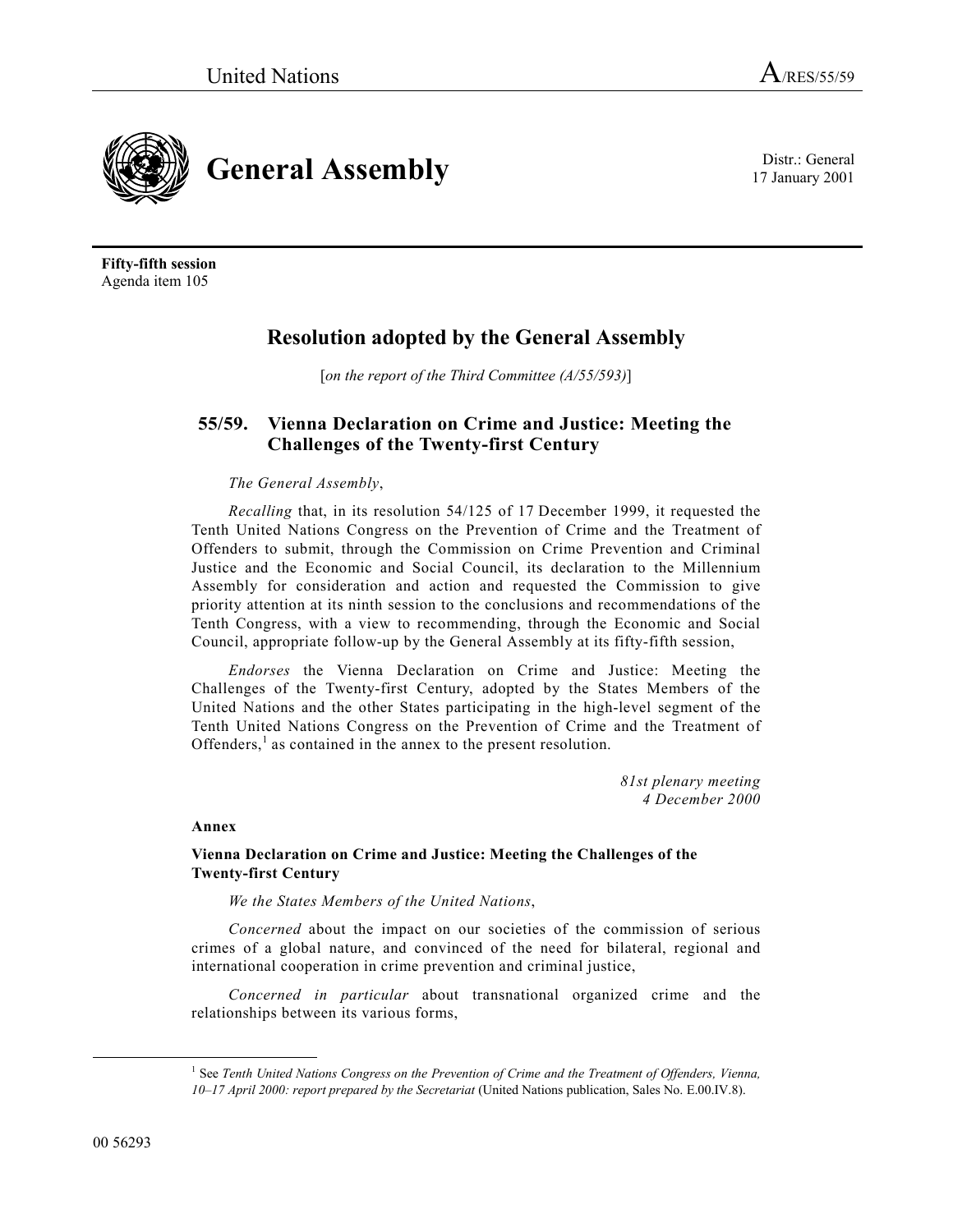*Convinced* that adequate prevention and rehabilitation programmes are fundamental to an effective crime control strategy and that such programmes should take into account social and economic factors that may make people more vulnerable to and likely to engage in criminal behaviour,

*Stressing* that a fair, responsible, ethical and efficient criminal justice system is an important factor in the promotion of economic and social development and of human security,

*Aware* of the promise of restorative approaches to justice that aim to reduce crime and promote the healing of victims, offenders and communities,

*Having assembled* at the Tenth United Nations Congress on the Prevention of Crime and the Treatment of Offenders in Vienna from 10 to 17 April 2000 to decide to take more effective concerted action, in a spirit of cooperation, to combat the world crime problem,

*Declare* as follows:

1. We note with appreciation the results of the regional preparatory meetings for the Tenth United Nations Congress on the Prevention of Crime and the Treatment of Offenders.<sup>2</sup>

We reaffirm the goals of the United Nations in the field of crime prevention and criminal justice, specifically the reduction of criminality, more efficient and effective law enforcement and administration of justice, respect for human rights and fundamental freedoms, and promotion of the highest standards of fairness, humanity and professional conduct.

We emphasize the responsibility of each State to establish and maintain a fair, responsible, ethical and efficient criminal justice system.

4. We recognize the necessity of closer coordination and cooperation among States in combating the world crime problem, bearing in mind that action against it is a common and shared responsibility. In this regard, we acknowledge the need to develop and promote technical cooperation activities to assist States in their efforts to strengthen their domestic criminal justice systems and their capacity for international cooperation.

5. We shall accord high priority to the completion of the negotiation of the United Nations Convention against Transnational Organized Crime and the protocols thereto, taking into account the concerns of all States.

6. We support efforts to assist States in capacity-building, including in obtaining training and technical assistance and in developing legislation, regulations and expertise, with a view to facilitating the implementation of the Convention and the protocols thereto.

7. Consistent with the goals of the Convention and the protocols thereto, we shall endeavour:

(*a*) To incorporate a crime prevention component into national and international development strategies;

<sup>&</sup>lt;sup>2</sup> See A/CONF.187/RPM.1/1 and Corr.1, A/CONF.187/RPM.2/1, A/CONF.187/RPM.3/1 and A/CONF.187/RPM.4/1.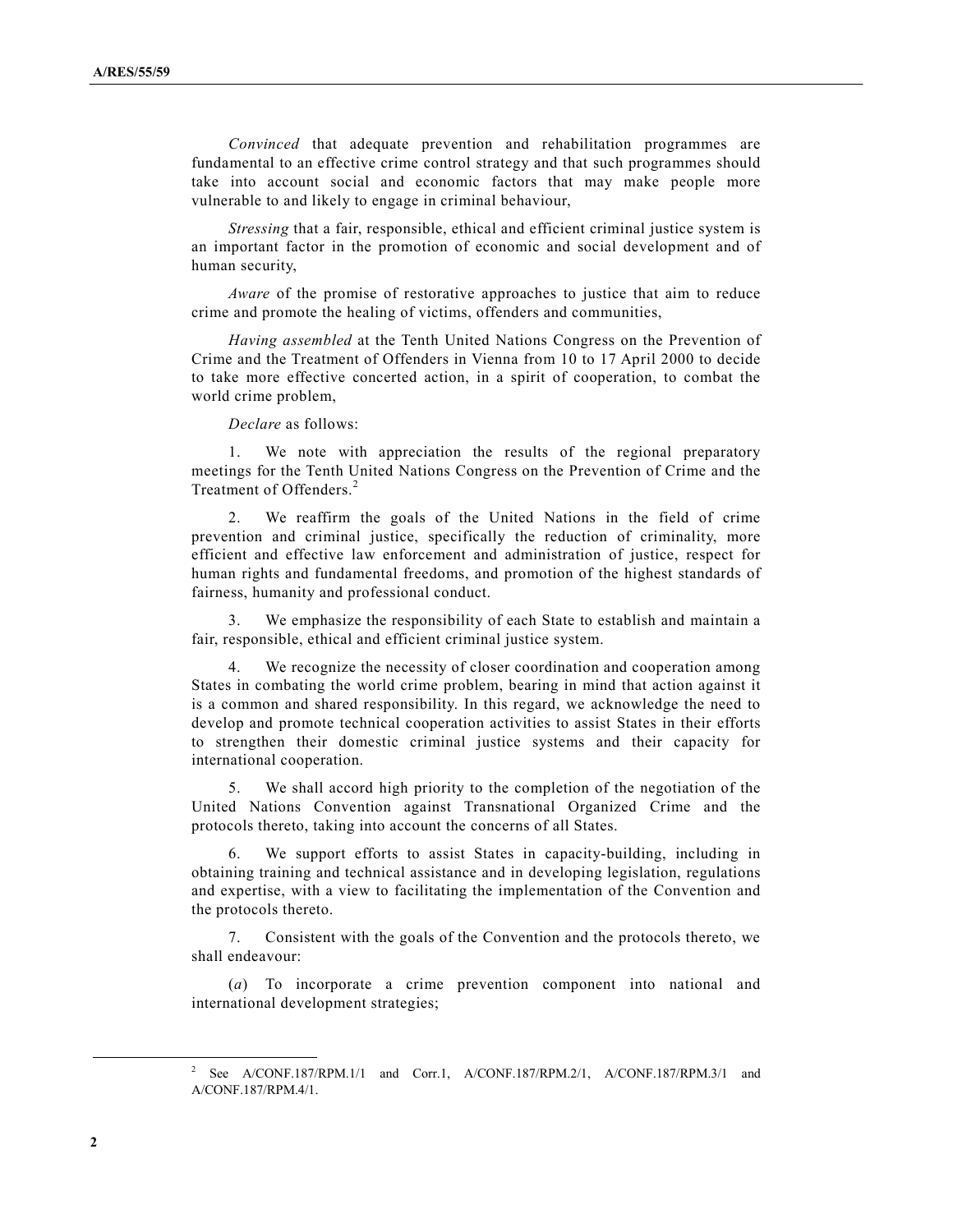(*b*) To intensify bilateral and multilateral cooperation, including technical cooperation, in the areas to be covered by the Convention and the protocols thereto;

(*c*) To enhance donor cooperation in areas with crime prevention aspects;

(*d*) To strengthen the capability of the United Nations Centre for International Crime Prevention, as well as the United Nations Crime Prevention and Criminal Justice Programme network, to assist States, at their request, in building capacity in areas to be covered by the Convention and the protocols thereto.

8. We welcome the efforts being made by the United Nations Centre for International Crime Prevention to develop, in cooperation with the United Nations Interregional Crime and Justice Research Institute, a comprehensive global overview of organized crime as a reference tool and to assist Governments in policy and programme development.

9. We reaffirm our continued support for and commitment to the United Nations and to the United Nations Crime Prevention and Criminal Justice Programme, especially the Commission on Crime Prevention and Criminal Justice and the United Nations Centre for International Crime Prevention, the United Nations Interregional Crime and Justice Research Institute and the institutes of the Programme network, and resolve to strengthen the Programme further through sustained funding, as appropriate.

10. We undertake to strengthen international cooperation in order to create a conducive environment for the fight against organized crime, promoting growth and sustainable development and eradicating poverty and unemployment.

11. We commit ourselves to taking into account and addressing, within the United Nations Crime Prevention and Criminal Justice Programme, as well as within national crime prevention and criminal justice strategies, any disparate impact of programmes and policies on women and men.

12. We also commit ourselves to the development of action-oriented policy recommendations based on the special needs of women as criminal justice practitioners, victims, prisoners and offenders.

13. We emphasize that effective action for crime prevention and criminal justice requires the involvement, as partners and actors, of Governments, national, regional, interregional and international institutions, intergovernmental and nongovernmental organizations and various segments of civil society, including the mass media and the private sector, as well as the recognition of their respective roles and contributions.

14. We commit ourselves to the development of more effective ways of collaborating with one another with a view to eradicating the scourge of trafficking in persons, especially women and children, and the smuggling of migrants. We shall also consider supporting the global programme against trafficking in persons developed by the United Nations Centre for International Crime Prevention and the United Nations Interregional Crime and Justice Research Institute, which is subject to close consultation with States and review by the Commission on Crime Prevention and Criminal Justice, and we establish 2005 as the target year for achieving a significant decrease in the incidence of those crimes worldwide and, where that is not attained, for assessing the actual implementation of the measures advocated.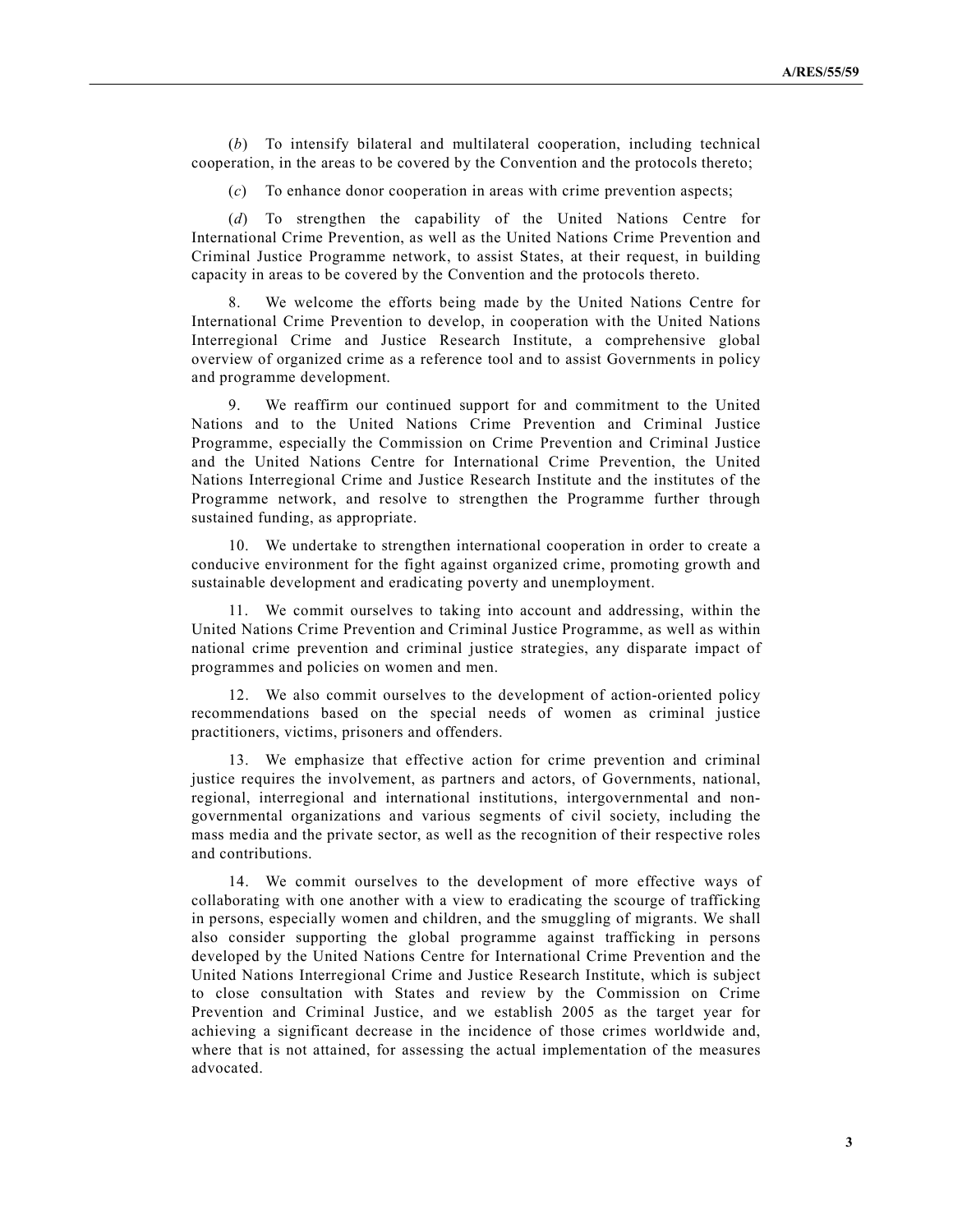15. We also commit ourselves to the enhancement of international cooperation and mutual legal assistance to curb illicit manufacturing of and trafficking in firearms, their parts and components and ammunition, and we establish 2005 as the target year for achieving a significant decrease in their incidence worldwide.

16. We further commit ourselves to taking enhanced international action against corruption, building on the United Nations Declaration against Corruption and Bribery in International Commercial Transactions,<sup>3</sup> the International Code of Conduct for Public Officials,<sup>4</sup> relevant regional conventions and regional and global forums. We stress the urgent need to develop an effective international legal instrument against corruption, independent of the United Nations Convention against Transnational Organized Crime, and we invite the Commission on Crime Prevention and Criminal Justice to request the Secretary-General to submit to it at its tenth session, in consultation with States, a thorough review and analysis of all relevant international instruments and recommendations as part of the preparatory work for the development of such an instrument. We shall consider supporting the global programme against corruption developed by the United Nations Centre for International Crime Prevention and the United Nations Interregional Crime and Justice Research Institute, which is subject to close consultation with States and review by the Commission on Crime Prevention and Criminal Justice.

17. We reaffirm that combating money-laundering and the criminal economy constitutes a major element of the strategies against organized crime, established as a principle in the Naples Political Declaration and Global Action Plan against Organized Transnational Crime, adopted by the World Ministerial Conference on Organized Transnational Crime, held at Naples, Italy, from 21 to 23 November 1994.<sup>5</sup> We are convinced that the success of this action rests upon setting up broad regimes and coordinating appropriate mechanisms to combat the laundering of the proceeds of crime, including the provision of support to initiatives focusing on States and territories offering offshore financial services that allow the laundering of the proceeds of crime.

18. We decide to develop action-oriented policy recommendations on the prevention and control of computer-related crime, and we invite the Commission on Crime Prevention and Criminal Justice to undertake work in this regard, taking into account the ongoing work in other forums. We also commit ourselves to working towards enhancing our ability to prevent, investigate and prosecute high-technology and computer-related crime.

19. We note that acts of violence and terrorism continue to be of grave concern. In conformity with the Charter of the United Nations and taking into account all the relevant General Assembly resolutions, we shall together, in conjunction with our other efforts to prevent and to combat terrorism, take effective, resolute and speedy measures with respect to preventing and combating criminal activities carried out for the purpose of furthering terrorism in all its forms and manifestations. With this in view, we undertake to do our utmost to foster universal adherence to the international instruments concerned with the fight against terrorism.

<sup>&</sup>lt;sup>3</sup> Resolution 51/191, annex.

<sup>4</sup> Resolution 51/59, annex.

 $<sup>5</sup> A/49/748$ , annex, sect. I.A.</sup>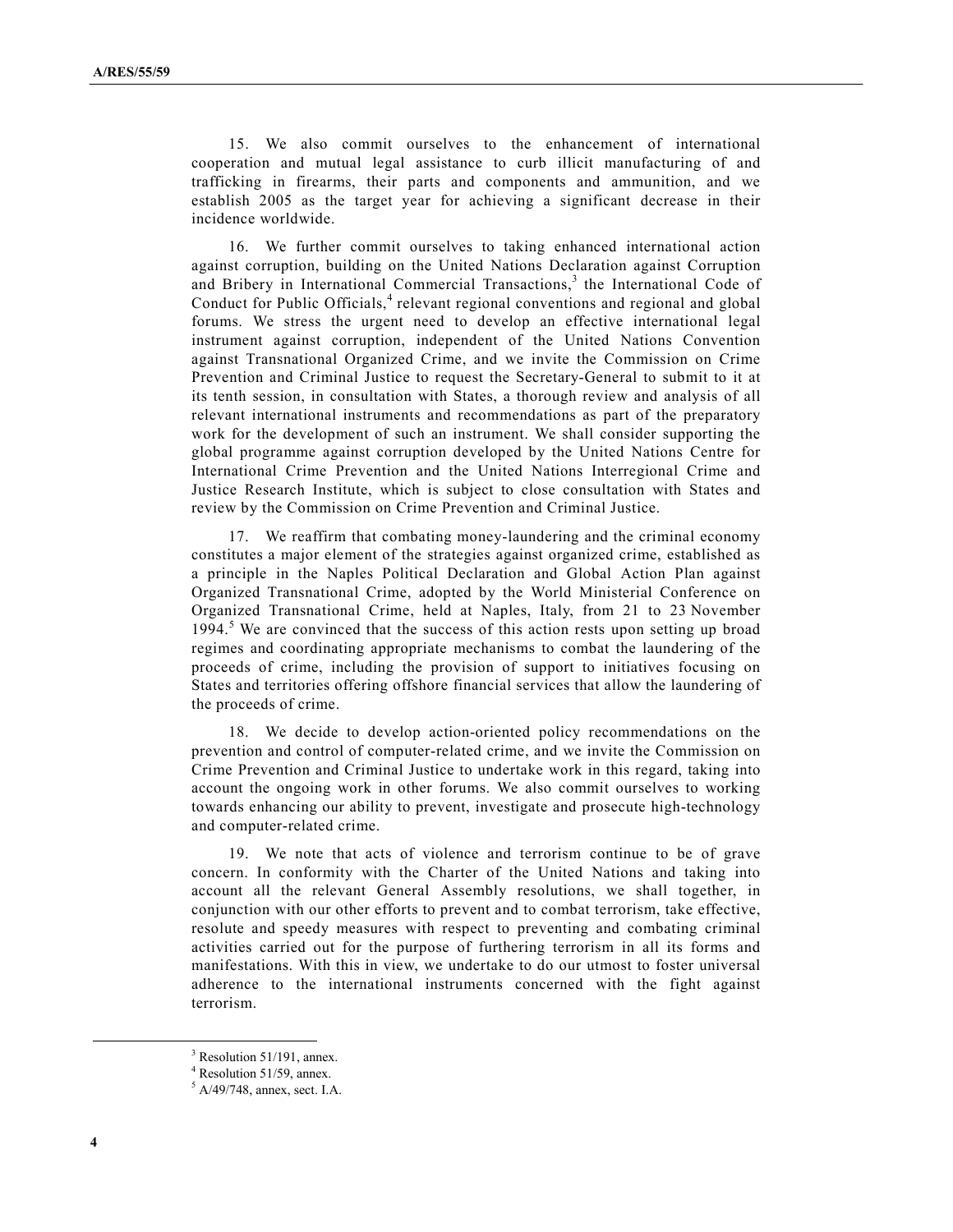20. We also note that racial discrimination, xenophobia and related forms of intolerance continue, and we recognize the importance of taking steps to incorporate into international crime prevention strategies and norms measures to prevent and combat crime associated with racism, racial discrimination, xenophobia and related forms of intolerance.

21. We affirm our determination to combat violence stemming from intolerance on the basis of ethnicity, and we resolve to make a strong contribution, in the area of crime prevention and criminal justice, to the planned World Conference against Racism, Racial Discrimination, Xenophobia and Related Intolerance.

22. We recognize that the United Nations standards and norms in crime prevention and criminal justice contribute to efforts to deal with crime effectively. We also recognize the importance of prison reform, the independence of the judiciary and the prosecution authorities, and the International Code of Conduct for Public Officials. We shall endeavour, as appropriate, to use and apply the United Nations standards and norms in crime prevention and criminal justice in national law and practice. We undertake to review relevant legislation and administrative procedures, as appropriate, with a view to providing the necessary education and training to the officials concerned and ensuring the necessary strengthening of institutions entrusted with the administration of criminal justice.

23. We also recognize the value of the model treaties on international cooperation in criminal matters as important tools for the development of international cooperation, and we invite the Commission on Crime Prevention and Criminal Justice to call upon the United Nations Centre for International Crime Prevention to update the *Compendium of United Nations Standards and Norms in* Crime Prevention and Criminal Justice<sup>6</sup> in order to provide the most up-to-date versions of the model treaties to States seeking to utilize them.

24. We further recognize with great concern that juveniles in difficult circumstances are often at risk of becoming delinquent or easy candidates for recruitment by criminal groups, including groups involved in transnational organized crime, and we commit ourselves to undertaking countermeasures to prevent this growing phenomenon and to including, where necessary, provisions for juvenile justice in national development plans and international development strategies and to including the administration of juvenile justice in our funding policies for development cooperation.

25. We recognize that comprehensive crime prevention strategies at the international, national, regional and local levels must address the root causes and risk factors related to crime and victimization through social, economic, health, educational and justice policies. We urge the development of such strategies, aware of the proven success of prevention initiatives in numerous States and confident that crime can be reduced by applying and sharing our collective expertise.

26. We commit ourselves to according priority to containing the growth and overcrowding of pre-trial and detention prison populations, as appropriate, by promoting safe and effective alternatives to incarceration.

27. We decide to introduce, where appropriate, national, regional and international action plans in support of victims of crime, such as mechanisms for

<sup>6</sup> United Nations publication, Sales No. E.92.IV.1 and corrigendum.